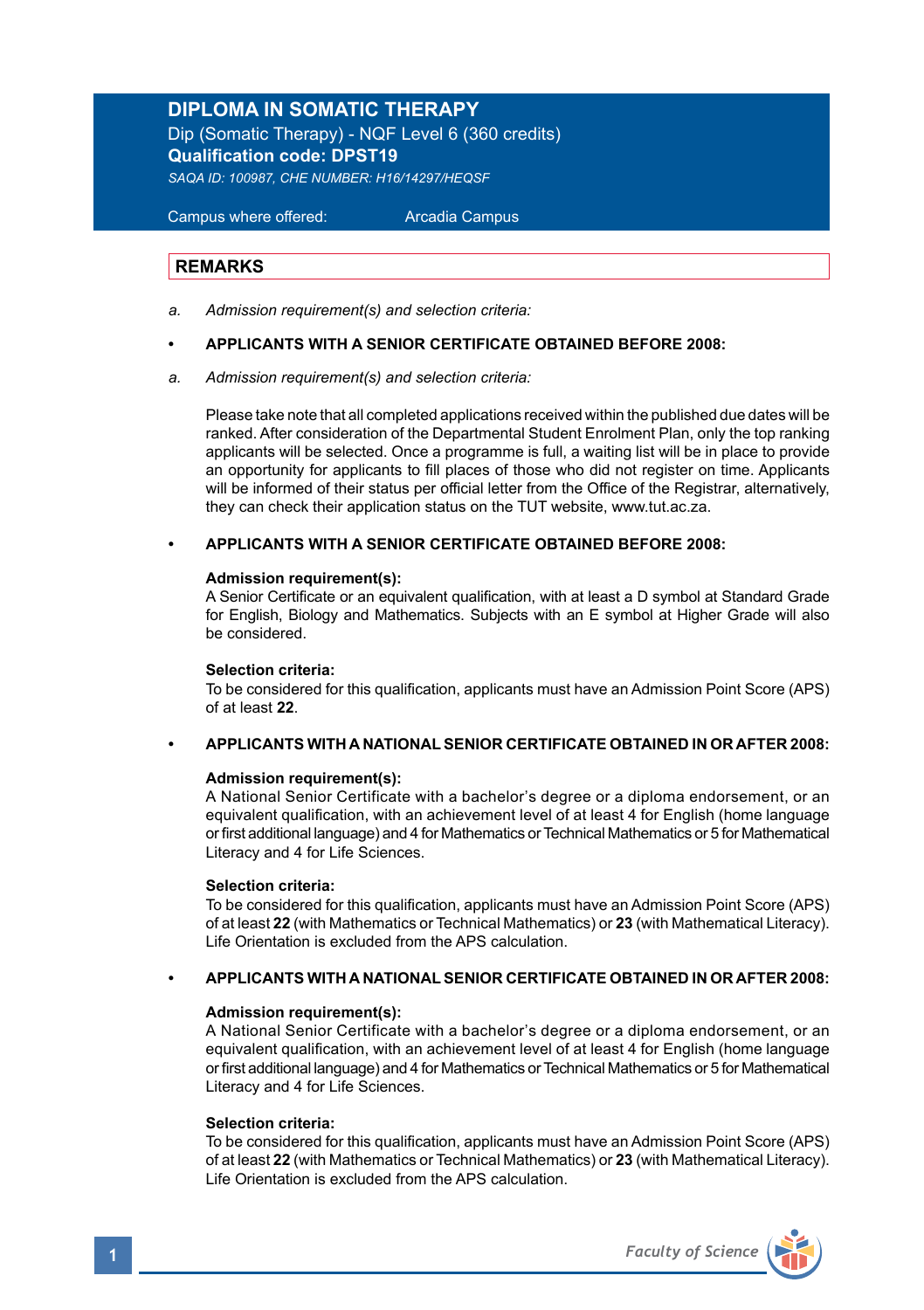*b. Assessment procedure(s):* 

### **For 2022:**

Applicants with a score of 22 and more will be considered for admission. **As from 2023:** 

- Applicants with a score of 22 to 23 will be required to write a TUT Potential Assessment Test (TUTPA) and will be interviewed by a departmental panel.
- Applicants with an APS of 24 and more will be considered for admission without an academic proficiency test, but will be interviewed by a departmental selection panel.

The APS will contribute 50% to the final admission score and the interview will contribute 50%. A minimum score of 5/10 will be required of the candidate to be successful in the interview and students with the highest scores might be selected. Please note that meeting the minimum requirements does not guarantee admission.

Please take note that all completed applications received within the published due dates will be ranked. After consideration of the Departmental Student Enrolment Plan, only the top ranking applicants will be selected. Once a programme is full, a waiting list will be in place to provide an opportunity for applicants to fill places of those who did not register on time. Applicants will be informed of their status per official letter from the Office of the Registrar, alternatively, they can check their application status on the TUT website, www.tut.ac.za.

- *c. Recognition of Prior Learning (RPL), equivalence and status:* See Chapter 30 of Students' Rules and Regulations.
- *d. Intake for the qualification:* January only.
- *e. Presentation:* Day classes.
- *f. Minimum duration:* Three years.
- *g. Exclusion and readmission:* See Chapter 2 of Students' Rules and Regulations.
- *h. WIL in Somatic Therapy I and II:*  See Chapter 5 of Students' Rules and Regulations.

# **CURRICULUM**

| <b>FIRST YEAR</b>    |                                                 |              |               |                               |
|----------------------|-------------------------------------------------|--------------|---------------|-------------------------------|
| <b>CODE</b>          | <b>MODULE</b>                                   | <b>NQF-L</b> | <b>CREDIT</b> | <b>PREREQUISITE MODULE(S)</b> |
| 11P105X              | Communication for Academic<br>Purposes          | (5)          | (10)          |                               |
| APS105D              | Anatomy and Physiology I                        | (5)          | (12)          |                               |
| CPL105X              | <b>Computer Literacy</b>                        | (5)          | (10)          |                               |
| HCT105D              | Holistic and Complementary<br>Therapy I         | (5)          | (24)          |                               |
| <b>INI125D</b>       | <b>Information Literacy I</b><br>(block module) | (5)          | (2)           |                               |
| <b>LFI125X</b>       | Life Skills I (block module)                    | (5)          | (2)           |                               |
| <b>NUT105D</b>       | Nutrition I                                     | (5)          | (12)          |                               |
| SET105D              | Somatic Exercise Therapy I                      | (5)          | (12)          |                               |
| SOR <sub>105</sub> D | Science for Occupational<br>Purpose I           | (5)          | (12)          |                               |

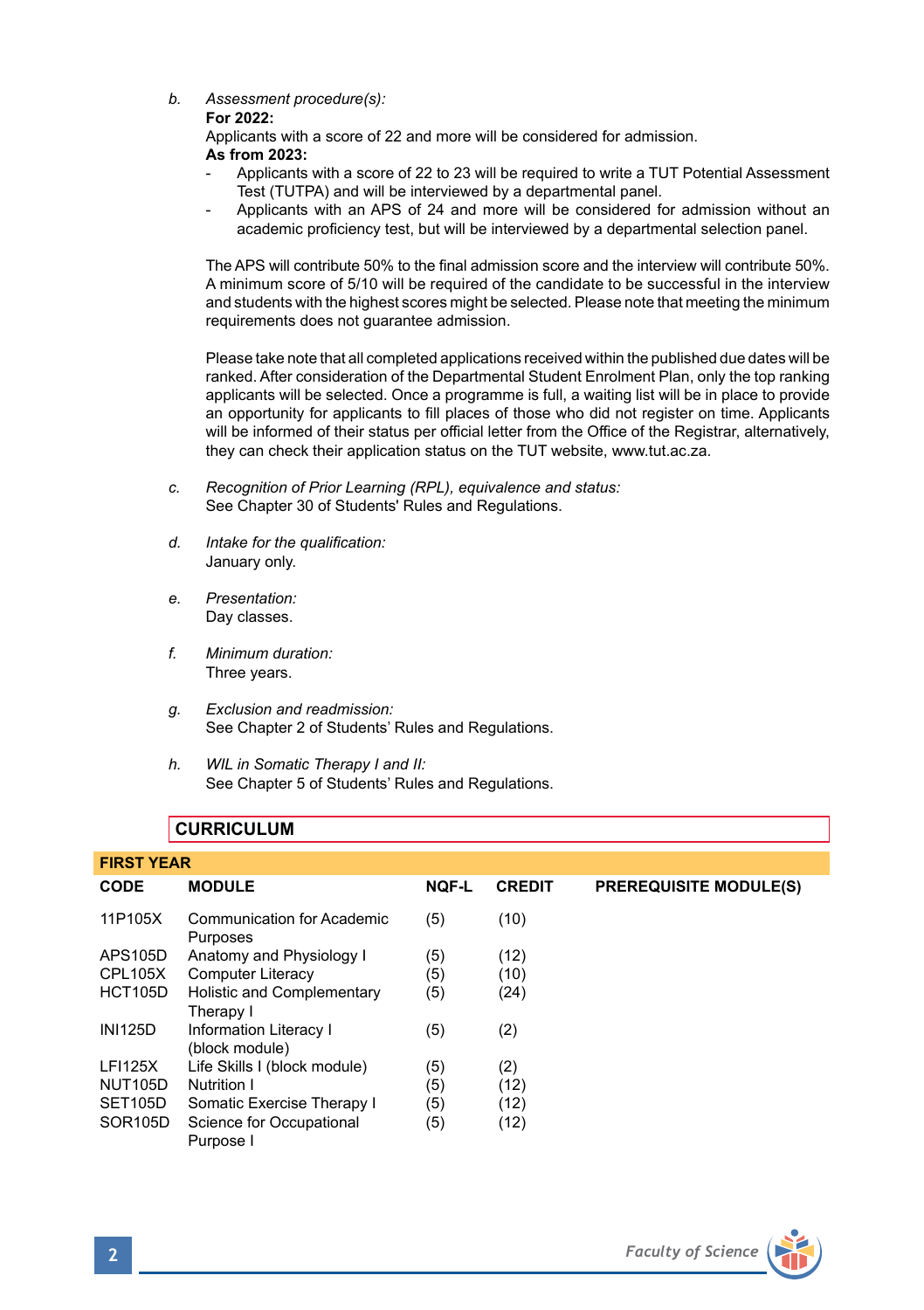| STT <sub>105</sub> D | Skilled Touch Principles and | (5) | (24) |  |
|----------------------|------------------------------|-----|------|--|
|                      | Techniques I                 |     |      |  |

# TOTAL CREDITS FOR THE FIRST YEAR: **120**

| <b>SECOND YEAR</b> |                                                         |              |               |                                                                                                                              |  |
|--------------------|---------------------------------------------------------|--------------|---------------|------------------------------------------------------------------------------------------------------------------------------|--|
| CODE               | <b>MODULE</b>                                           | <b>NOF-L</b> | <b>CREDIT</b> | <b>PREREQUISITE MODULE(S)</b>                                                                                                |  |
| APS206D<br>BSP206D | Anatomy and Physiology II<br><b>Business Practice I</b> | (6)<br>(6)   | (12)<br>(12)  | Anatomy and Physiology I                                                                                                     |  |
| HCT206D            | Holistic and Complementary<br>Therapy II                | (6)          | (24)          | Anatomy and Physiology I<br>Holistic and Complementary<br>Therapy I<br>Nutrition I                                           |  |
| <b>NUT206D</b>     | Nutrition II                                            | (6)          | (12)          | Nutrition I                                                                                                                  |  |
| SET206D<br>SOP206D | Somatic Exercise Therapy II<br>Socio-Psychology I       | (6)<br>(6)   | (12)<br>(12)  | Somatic Exercise Therapy I                                                                                                   |  |
| STT206D            | Skilled Touch Principles and<br>Techniques II           | (6)          | (24)          | Anatomy and Physiology I<br>Nutrition I<br>Skilled Touch Principles and<br>Techniques I                                      |  |
|                    | WSM206D WIL in Somatic Therapy I                        | (6)          | (12)          | Holistic and Complementary<br>Therapy I<br>Skilled Touch Principles and<br><b>Techniques I</b><br>Somatic Exercise Therapy I |  |

# TOTAL CREDITS FOR THE SECOND YEAR: **120**

| <b>THIRD YEAR</b>                    |                                                       |            |               |                                                                                                                                                             |  |
|--------------------------------------|-------------------------------------------------------|------------|---------------|-------------------------------------------------------------------------------------------------------------------------------------------------------------|--|
| <b>CODE</b>                          | <b>MODULE</b>                                         | NOF-L      | <b>CREDIT</b> | <b>PREREQUISITE MODULE(S)</b>                                                                                                                               |  |
| BSP306D<br>GMI306D                   | <b>Business Practice II</b><br>General Microbiology I | (6)<br>(6) | (12)<br>(12)  | <b>Business Practice I</b><br>Anatomy and Physiology II<br>Science for Occupational Purpose I                                                               |  |
| GPA306D                              | General Pharmacology                                  | (6)        | (12)          | Anatomy and Physiology II<br>Science for Occupational Purpose I                                                                                             |  |
| HCT306D                              | Holistic and Complementary<br>Therapy III             | (6)        | (15)          | Anatomy and Physiology II<br>Holistic and Complementary<br>Therapy II<br>Nutrition II                                                                       |  |
| NUT306D                              | Nutrition III                                         | (6)        | (12)          | <b>Nutrition II</b>                                                                                                                                         |  |
| SOP306D                              | Socio-Psychology II                                   | (6)        | (12)          | Socio-Psychology I                                                                                                                                          |  |
| STT306D                              | Skilled Touch Principles and<br><b>Techniques III</b> | (6)        | (15)          | Anatomy and Physiology II<br>Nutrition II<br>Skilled Touch Principles and<br>Techniques II                                                                  |  |
|                                      | WSM306D WIL in Somatic Therapy II                     | (6)        | (30)          | Holistic and Complementary<br>Therapy II<br>Skilled Touch Principles and<br><b>Techniques II</b><br>Somatic Exercise Therapy II<br>WIL in Somatic Therapy I |  |
| TOTAL CREDITS FOR THE THIRD YEAR:    |                                                       |            | 120           |                                                                                                                                                             |  |
| TOTAL CREDITS FOR THE QUALIFICATION: |                                                       |            | 360           |                                                                                                                                                             |  |

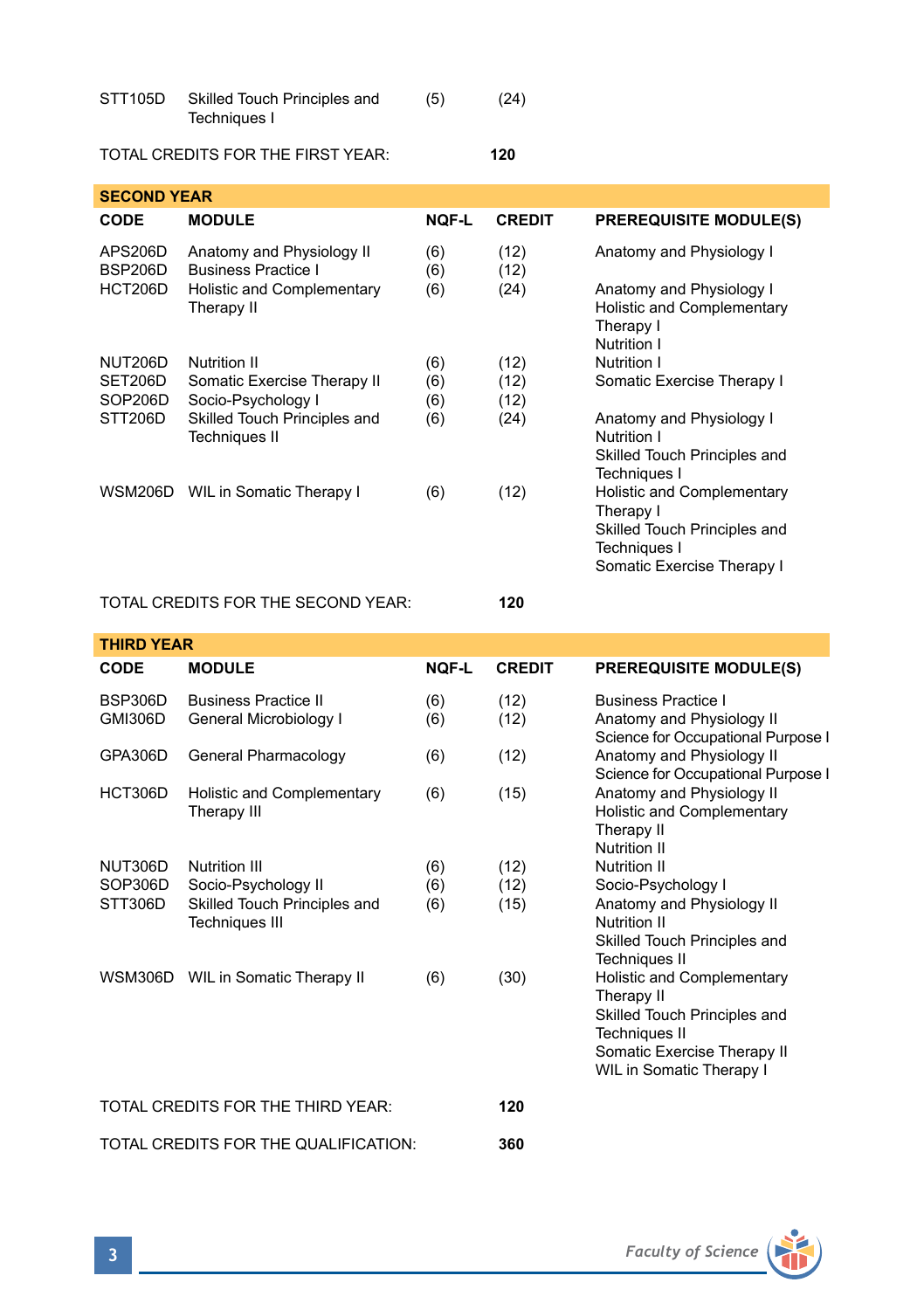# **MODULE INFORMATION (OVERVIEW OF SYLLABUS)**

The syllabus content is subject to change to accommodate industry changes. Please note that a more detailed syllabus is available at the Department or in the study guide that is applicable to a particular module. At time of publication, the syllabus content was defined as follows:

# **A**

# **ANATOMY AND PHYSIOLOGY I (APS105D) 1 X 3-HOUR PAPER**

# *(Module custodian: Department of Biomedical Sciences)*

This module prepares the student to demonstrate informed understanding of the core areas of human anatomy and physiology. To understand key anatomical structures, locations, physiology terms, concepts, medical related facts, and the general principles of the organisation of the human body. (Total notional time: 120 hours)

# **ANATOMY AND PHYSIOLOGY II (APS206D) 1 X 3-HOUR PAPER**

# *(Module custodian: Department of Biomedical Sciences)*

This module prepares the student to demonstrate detailed knowledge of the human body's cellular and chemical organisation, the principles of support and movement, the control and maintenance of the human body through the various organ systems, and pathophysiology of the organ systems. (Total notional time: 120 hours)

# **B**

# **BUSINESS PRACTICE I (BSP206D) 1 X 3-HOUR PAPER**

# *(Module custodian: Department of Management and Entrepreneurship)*

Introduction to the business world, marketing orientation, non-verbal and verbal communication, written business communication, professional ethics, selling techniques, sales administration. (Total notional time: 120 hours)

# **BUSINESS PRACTICE II (BSP306D) 1 X 3-HOUR PAPER**

# *(Module custodian: Department of Management and Entrepreneurship)*

Identifying market opportunities, locating the clinic, product and service strategy, pricing strategy, advertising, sales promotions, public relations, legal aspects. (Total notional time: 120 hours)

# **C**

### **COMMUNICATION FOR ACADEMIC PURPOSES (11P105X) 1 X 3-HOUR PAPER** *(Module custodian: Office of the Executive Dean)*

A workable knowledge of English is an essential skill for any graduate who is required to conduct themselves successfully in a professional working environment. This module will equip students with the competencies required to compose a selection of written texts related to communicating both internally and externally within a professional environment. In addition, the module includes strategies that are essential for the effective communication in various situations, including small groups to avoid unproductive conflict, a multicultural context, etc. (Total notional time: 100 hours)

# **COMPUTER LITERACY (CPL105X)** COMPUTER LITERACY (CPL105X)

# *(Module custodian: End User Computing Unit)*

This module provides students with foundational knowledge in computing fundamentals, essential digital skills in key applications based on MS Office Suite and network basics (i.e. MS Outlook and Internet). Online exams are mapped with End-User Computing: SAQA 49077 (61591) Core Element as well as Internet and Computing Core Certification (IC3). (Total notional time: 100 hours)

# **G**

### **GENERAL MICROBIOLOGY I (GMI306D) 1 X 3-HOUR PAPER**

# *(Module custodian: Department of Biotechnology and Food Technology)*

An area of study which focuses on the scientific study of unicellular organisms and colonies, and subcellular genetic matter and their ecological interactions with human beings and other life. Includes instruction in microbial genetics, cell biology, cell physiology, virology, pathogenic microbiology, environmental microbiology, immunology, biostatistics, bioinformatics, and laboratory methods including microscopy. (Total notional time: 120 hours)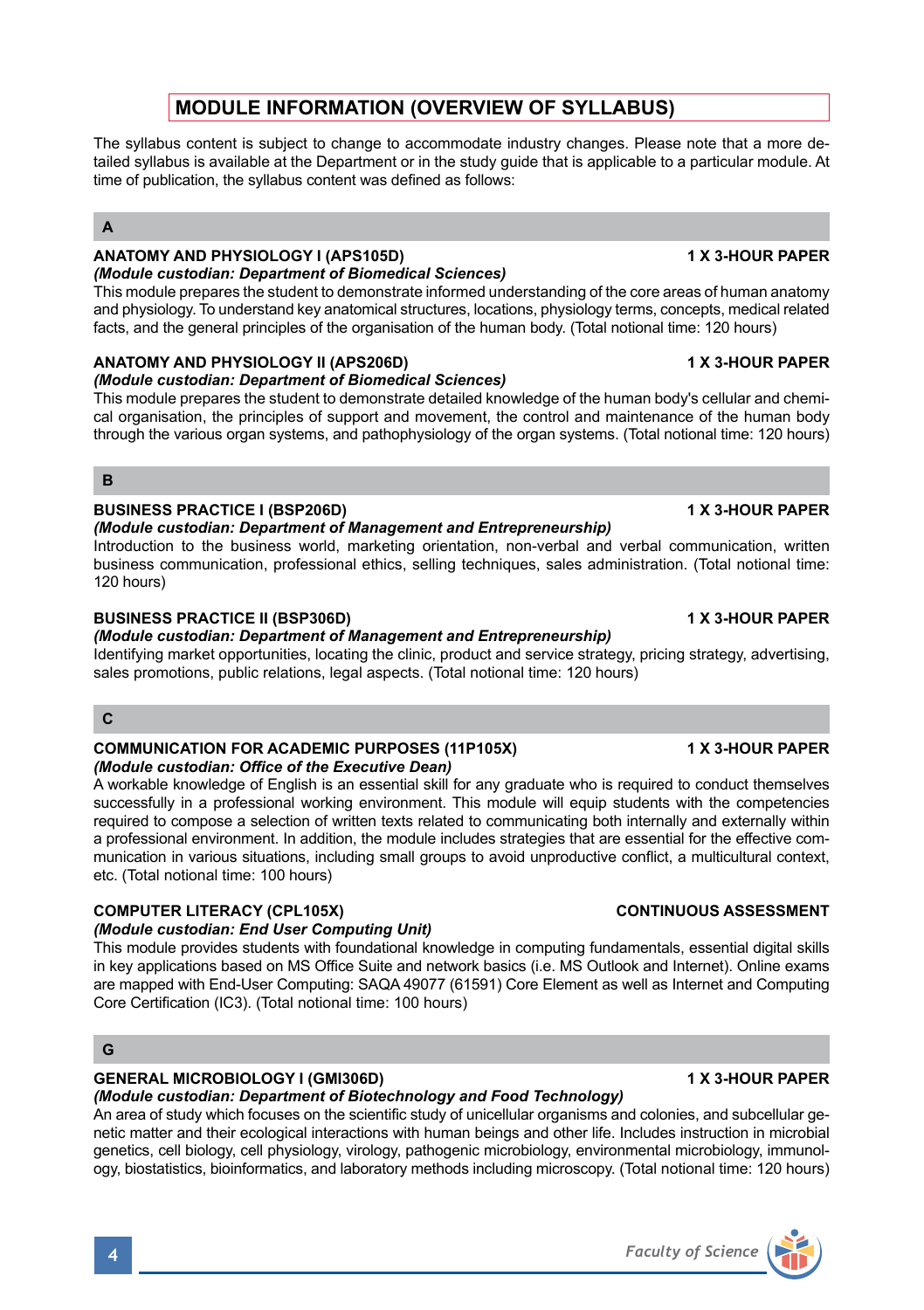# **GENERAL PHARMACOLOGY (GPA306D) 1 X 3-HOUR PAPER**

# *(Module custodian: Department of Pharmaceutical Sciences)*

Acquire detailed knowledge and understanding of the basic principles of pharmacology, common organ system conditions and their treatment, transdermal delivery and drugs used to treat common skin conditions. (Total notional time: 120 hours)

# **H**

#### **HOLISTIC AND COMPLEMENTARY 1 X 3-HOUR PAPER AND PRACTICAL EXAMINATION THERAPY I (HCT105D)**

# *(Module custodian: Department of Pharmaceutical Sciences)*

Application of somatic skills and competencies to conduct an analysis of the body, face and general health and perform the appropriate somatic treatments. Applying somatic treatments in health and wellness, body therapies and dermal therapies. Skills to incorporate hygienic practices, relevant professional products, adequate home-care, nutritional and lifestyle guidelines to restore and maintain health. (Total notional time: 240 hours)

# **HOLISTIC AND COMPLEMENTARY 1 X 3-HOUR PAPER AND PRACTICAL EXAMINATION THERAPY II (HCT206D)**

# *(Module custodian: Department of Pharmaceutical Sciences)*

Application of skills and competencies in somatic treatments such as holistic health management, advanced body therapies and advanced dermal therapies. Applying knowledge in somatic treatments relating to a multidisciplinary, holistic approach working alongside other health care providers to restore and maintain health. Identifying integrative and medical treatment options available for somatic conditions that affect physical health, apply electrotherapy aimed at weight management, provide lifestyle advice and home care support. Performing advanced cosmeceutical dermal treatments to improve skin disorders/conditions and perform level 1 cosmetic micro-pigment implantation. (Total notional time: 240 hours)

# **THERAPY III (HCT306D)**

# *(Module custodian: Department of Pharmaceutical Sciences)*

Recognise and identify physical and emotional conditions suitable for holistic, preventative and remedial therapy and understand the use of holistic and complementary therapy in health. Knowledge in health and wellness such as complementary medicine, complementary medicine techniques and cosmetic micro-pigment implantation. Basic knowledge in stress and distress and therapies and techniques to promote relaxation in order to maintain health, wellbeing and lead a productive lifestyle. Apply different relaxation techniques and perform cosmetic micro-pigment implantation on the eyes and lips. (Total notional time: 150 hours)

# **I**

# **INFORMATION LITERACY I (INI125D) CONTINUOUS ASSESSMENT**

# *(Module custodian: Directorate of Library and Information Services)*

Introduction of information literacy. Development of a search strategy and application of a search string to search engines and academic databases. Evaluation of information sources. Ethical and legal use of information. (Total notional time: 20 hours)

# **L**

### *(Module custodian: Directorate of Student Development and Support)*

Personal, socio-emotional and academic skills development for students in higher education. This module includes 1. Intra- and interpersonal skills (e.g. emotional intelligence, relationships, and conflict management); 2. General study skills (e.g. time management, goal setting, learning styles); 3. Health and wellness (e.g. HIV/ AIDS, GBV issues, substance abuse); 4. Student life and adjustment (e.g. identity development, adjusting to a higher education environment); and 5. Financial management. (Total notional time: 20 hours)

### **HOLISTIC AND COMPLEMENTARY 1 X 3-HOUR PAPER AND PRACTICAL EXAMINATION**

# **LIFE SKILLS I (LFI125X) CONTINUOUS ASSESSMENT**

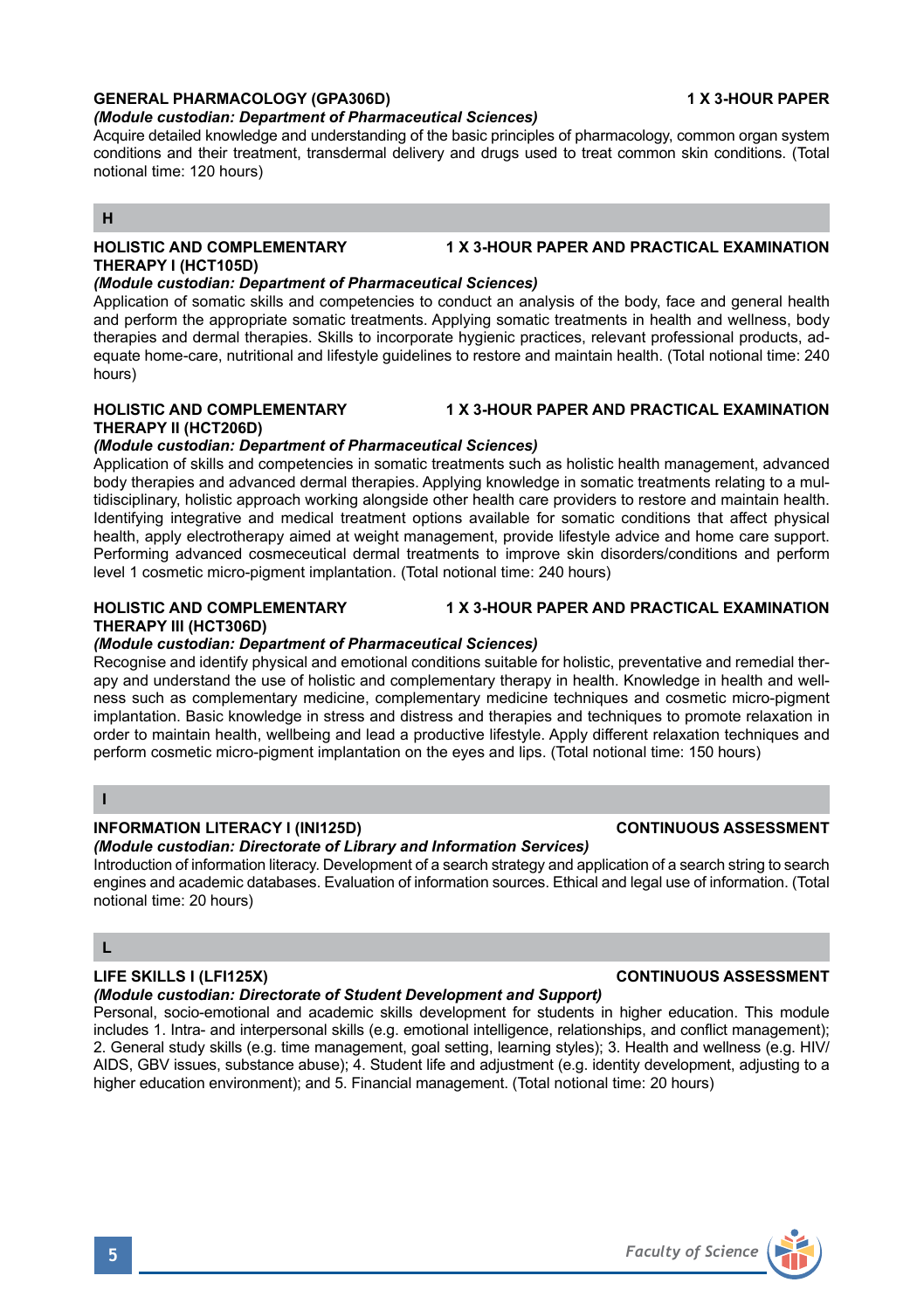# **NUTRITION I (NUT105D) 1 X 3-HOUR PAPER**

**N**

### *(Module custodian: Department of Hospitality Management)*

Study of the chemical structure, metabolism and physiological functions of each nutrient, as well as the interaction of nutrients in the body. (Total notional time: 120 hours)

# **NUTRITION II (NUT206D) 1 X 3-HOUR PAPER**

# *(Module custodian: Department of Hospitality Management)*

Application of basic nutritional knowledge gained in the first year regarding energy metabolism, planning of nutritionally balanced meals and the nutrition of specific age groups. Basic knowledge of the modification of the normal diet when planning therapeutic menus. (Total notional time: 120 hours)

### **NUTRITION III (NUT306D) 1 X 3-HOUR PAPER**

# *(Module custodian: Department of Hospitality Management)*

Factors influencing dietary patterns. Dietary habits of ethnic, religious and other groups in Southern Africa. Nutrition and the food industry. Consumer education. (Total notional time: 120 hours)

#### **S**

#### **SCIENCE FOR OCCUPATIONAL PURPOSE I (SOR105D) 4 X 3-HOUR PAPER** *(Module custodian: Department of Chemistry)*

The role and importance of chemistry in everyday life. Classification and properties of matter. Atoms, molecules and ions. General properties of aqueous solutions and reactions in aqueous solutions. Motion. Forces. Energy and power. Density. Pressure. Temperature and heat. Basic Electricity. Basic Magnetism. Waves. (Total notional time: 120 hours)

# **SKILLED TOUCH PRINCIPLES AND 1 X 3-HOUR PAPER AND PRACTICAL EXAMINATION TECHNIQUES I (STT105D)**

### *(Module custodian: Department of Pharmaceutical Sciences)*

This module prepares the student to demonstrate skills and competencies to conduct an assessment of the physical and emotional state of the client and perform the appropriate massage technique. Apply knowledge in massage treatments such as Swedish massage, thermal, hydro and mechanical massage, aromatherapy and reflexology. Skills to incorporate hygienic practices, relevant professional products, adequate home-care, nutritional and lifestyle guidelines (Total notional time: 240 hours)

### **SKILLED TOUCH PRINCIPLES AND 1 X 3-HOUR PAPER AND PRACTICAL EXAMINATION TECHNIQUES II (STT206D)**

### *(Module custodian: Department of Pharmaceutical Sciences)*

This module prepares the student to demonstrate skills and competencies to conduct an assessment of the physical and emotional state of the client and perform the appropriate massage therapy treatments. Apply knowledge in massage therapy treatments such as massage techniques for therapeutic and non-therapeutic purposes, advanced aromatherapy, advanced reflexology and sports massage. Skills to incorporate hygienic practices, relevant professional products, adequate home-care, nutritional and lifestyle guidelines. (Total notional time: 240 hours)

### **SKILLED TOUCH PRINCIPLES AND 1 X 3-HOUR PAPER AND PRACTICAL EXAMINATION TECHNIQUES III (STT306D)**

## *(Module custodian: Department of Pharmaceutical Sciences)*

This module prepares the student to demonstrate skills and competencies to conduct and perform the appropriate massage therapy within their scope of practice and that adhere to Occupational Health and Safety regulations and professional ethics. Apply knowledge in massage therapy such as holistic health management, Manual Lymph Drainage and Advanced Sports Massage. Skills to incorporate hygienic practices, relevant professional products, adequate home-care, nutritional and lifestyle guidelines. (Total notional time: 150 hours)

# **SOCIO-PSYCHOLOGY I (SOP206D) 1 X 3-HOUR PAPER**

# *(Module custodian: Adelaide Tambo School of Nursing Science)*

Apply knowledge, skills and attitudes in psychology to effectively, and professionally interact with individuals, families and communities, throughout their life span, in a variety of work, therapeutic and health care settings. (Total notional time: 120 hours)